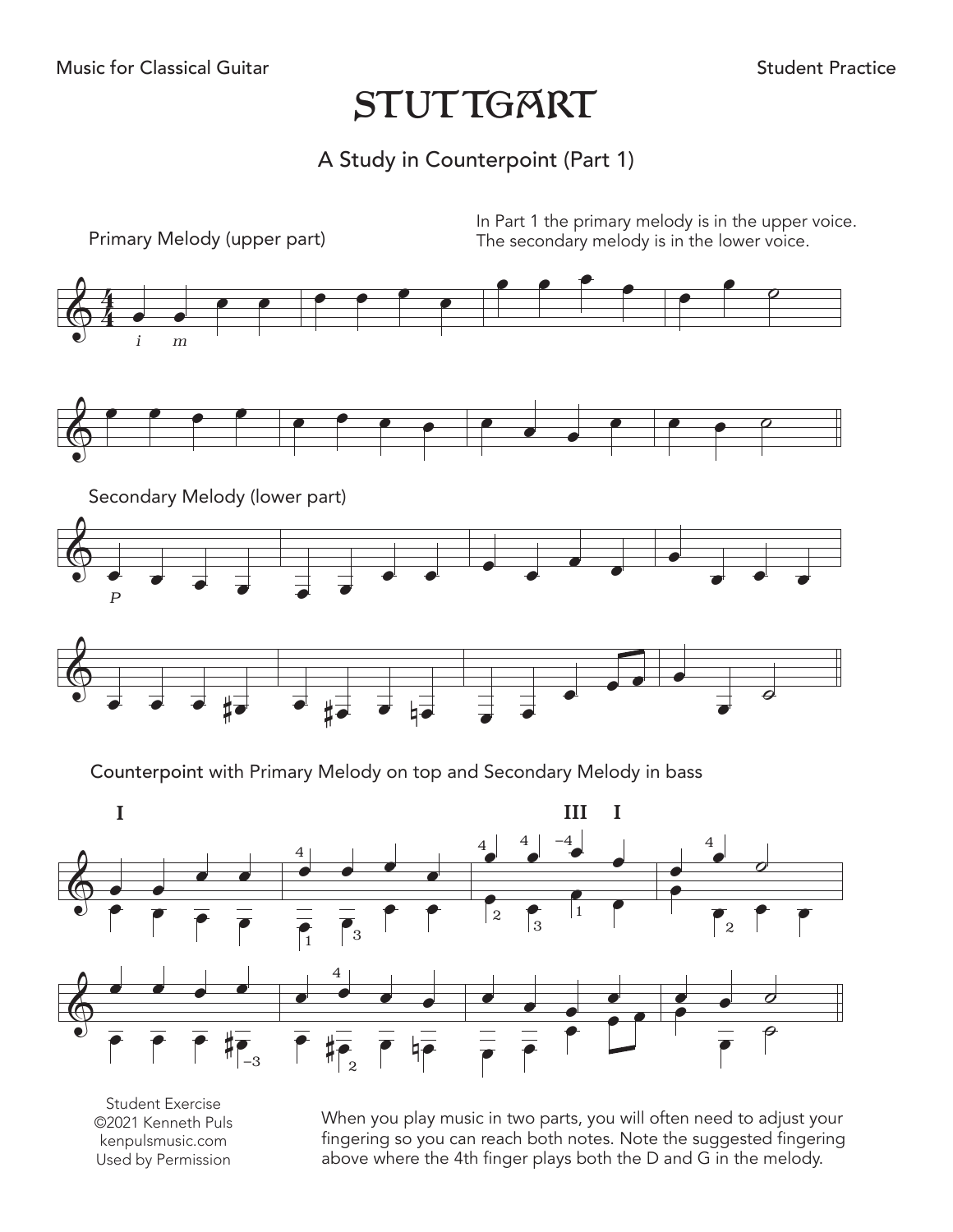## **STUTTGART** Music for Classical Guitar<br>STI ITTGAR

## A Study in Counterpoint (Part 2)



Student Exercise ©2021 Kenneth Puls kenpulsmusic.com Used by Permission

Again take note of the adjustment needed in your fingering so you can reach both notes. The D and F (in the first line) and D and F# (in the second line) cannot both be played on the 4th string. Play the bass note D on the next string lower (at the 5th fret on the 5th string with the 3rd finger).